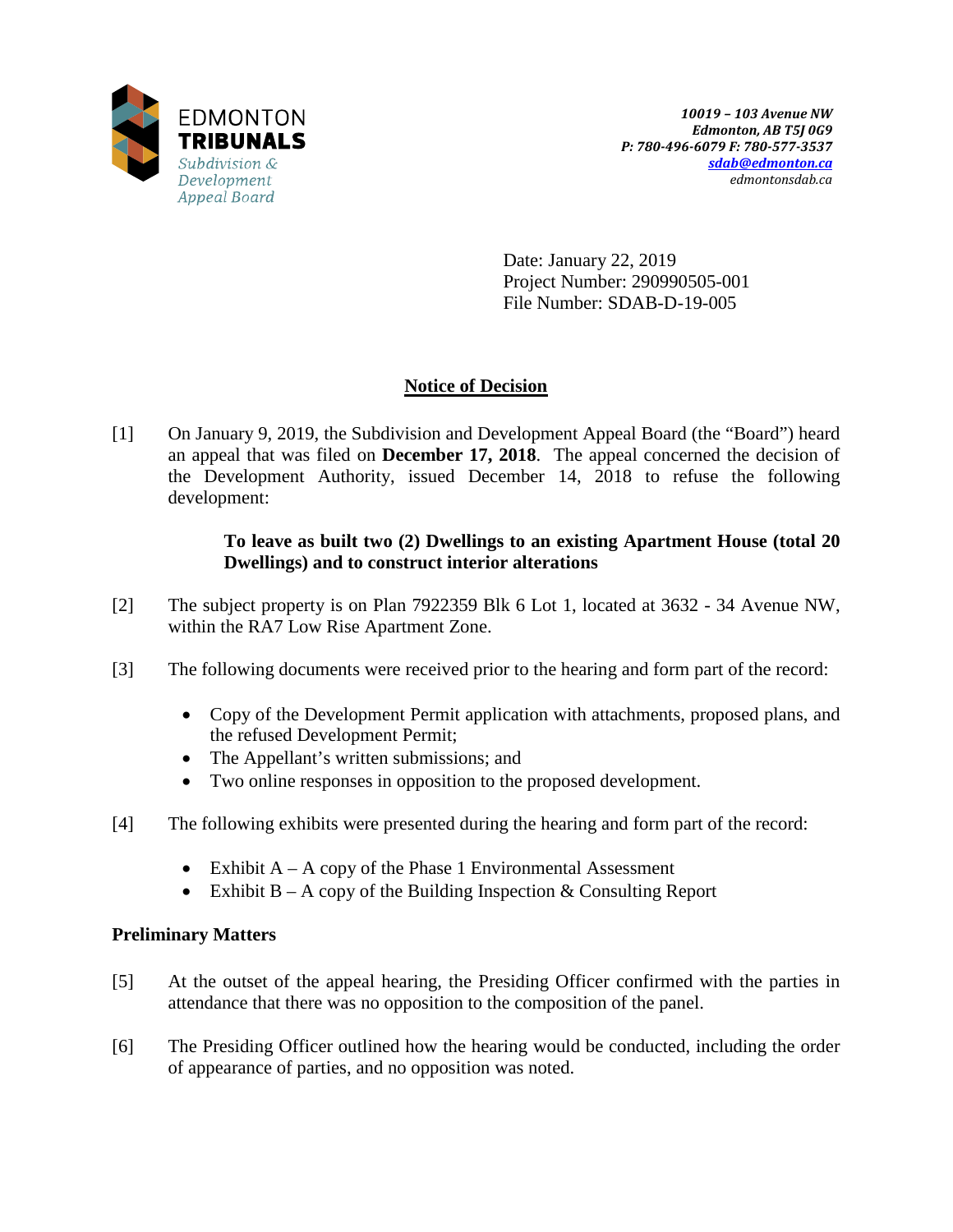[7] The appeal was filed on time, in accordance with Section 686 of the *Municipal Government Act*, RSA 2000, c M-26 (the "*Municipal Government Act")*.

### **Summary of Hearing**

- *i) Position of the Appellant, Mr. Issa & Ms. Gill, representing 1681137 Alberta Ltd.:*
- [8] The building will not be altered or changed in any way even though the scope of the development permit application includes interior alterations.
- [9] The building was purchased from the original builder in August 2018 as a 20 suite apartment complex. All of the previous tax notices and city assessments were based on an income of 20 units. However, the development permit only included approval for 18 suites, 14 one bedroom units and 4 two bedroom units.
- [10] A development permit application for the two additional units was refused because of an excess in density and a parking deficiency.
- [11] There are 21 electrical meters, one for the building and one for each of the 20 dwelling units.
- [12] Each dwelling unit has one assigned parking space. There are two extra parking spaces that are used to provide visitor parking.
- [13] A temporary shed that is located in one of the parking spaces will be moved off site in the spring to provide one additional on-site parking space. Thus, a parking variance is not required.
- [14] A copy of a Phase 1 Environmental Site Assessment dated July 23, 2018 was submitted and marked Exhibit A. Aerial photographs that were taken in 1984, 1997 and 2017 were referenced that the site and the building have not changed since it was originally constructed.
- [15] A Building Inspection & Consulting report prepared in June, 2018 was submitted and marked Exhibit B. The Inspector noted that there were 22 parking stalls and 21 electrical metres, one for each suite and one for the house service.
- [16] A copy of the Floor Plan was referenced to illustrate that all four floors have the exact same footprint and that all of the suites are a similar size.
- [17] It was their assumption that the two dwelling units not included on the original development permit may be in the basement close to the laundry and utility rooms. Both of these units are self-contained with their own kitchen and bathroom, are the same size as the other dwelling units and are finished with the same materials.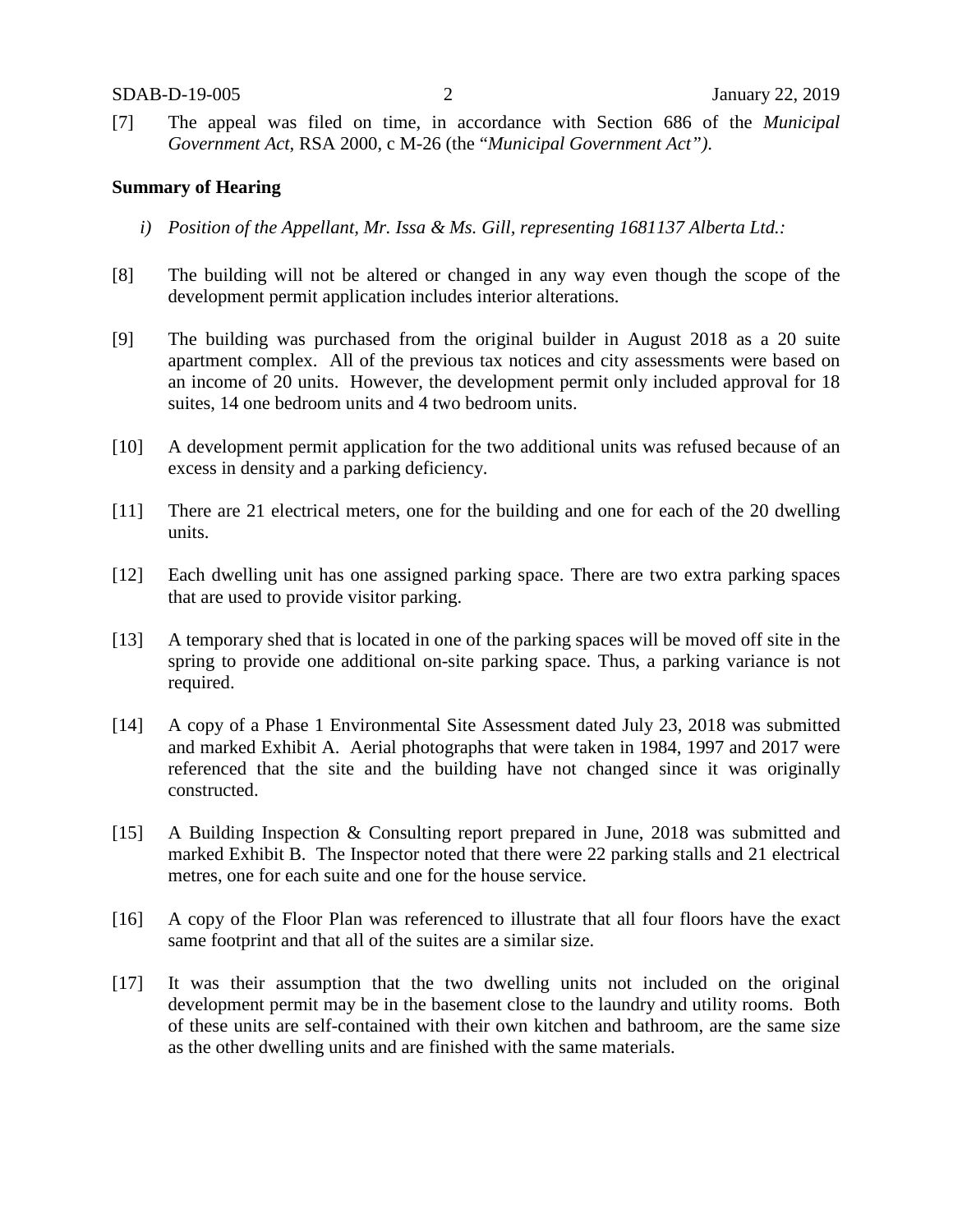- [18] Mr. Issa and Ms. Gill provided the following information in response to questions from the Board:
	- a) The temporary shed will be removed from the site because it does not comply and that will provide one more parking space.
	- b) A copy of the original blue prints or floor plans could not be located.
	- c) Tax reporting has not changed since the building was originally constructed.
	- d) There are three two-bedroom units, 16 one-bedroom units and 1 bachelor suite. Twenty-four parking spaces are required and once the shed is removed there will be 24 onsite parking spaces.
	- e) They could not confirm how many parking spaces are less than 5.5 metres long.
	- f) There are three landings located in the stairwell of the building. The balconies have patio doors but with a railing and no outdoor space.
	- g) The cabinets, flooring and finishes are the same in all 20 dwelling units.
	- h) Based on the lease information provided, all of the units, including the two-bedroom units only have one assigned parking space.
	- *ii) Position of the Development Officer, Mr. K. Yeung:*
- [19] Mr. Yeung did not attend the hearing.

#### **Decision**

- [20] The appeal is **ALLOWED** and the decision of the Development Authority is **REVOKED**. The development is **GRANTED** as applied for to the Development Authority.
- [21] In granting the development, the following variance to the *Edmonton Zoning Bylaw* is allowed:
	- a. The maximum allowable Density of 125 Dwellings/hectare as per section 210.4(2) is varied to allow an excess, thereby increasing the maximum allowed number of Dwellings from 18.26 Dwellings to 20 Dwellings.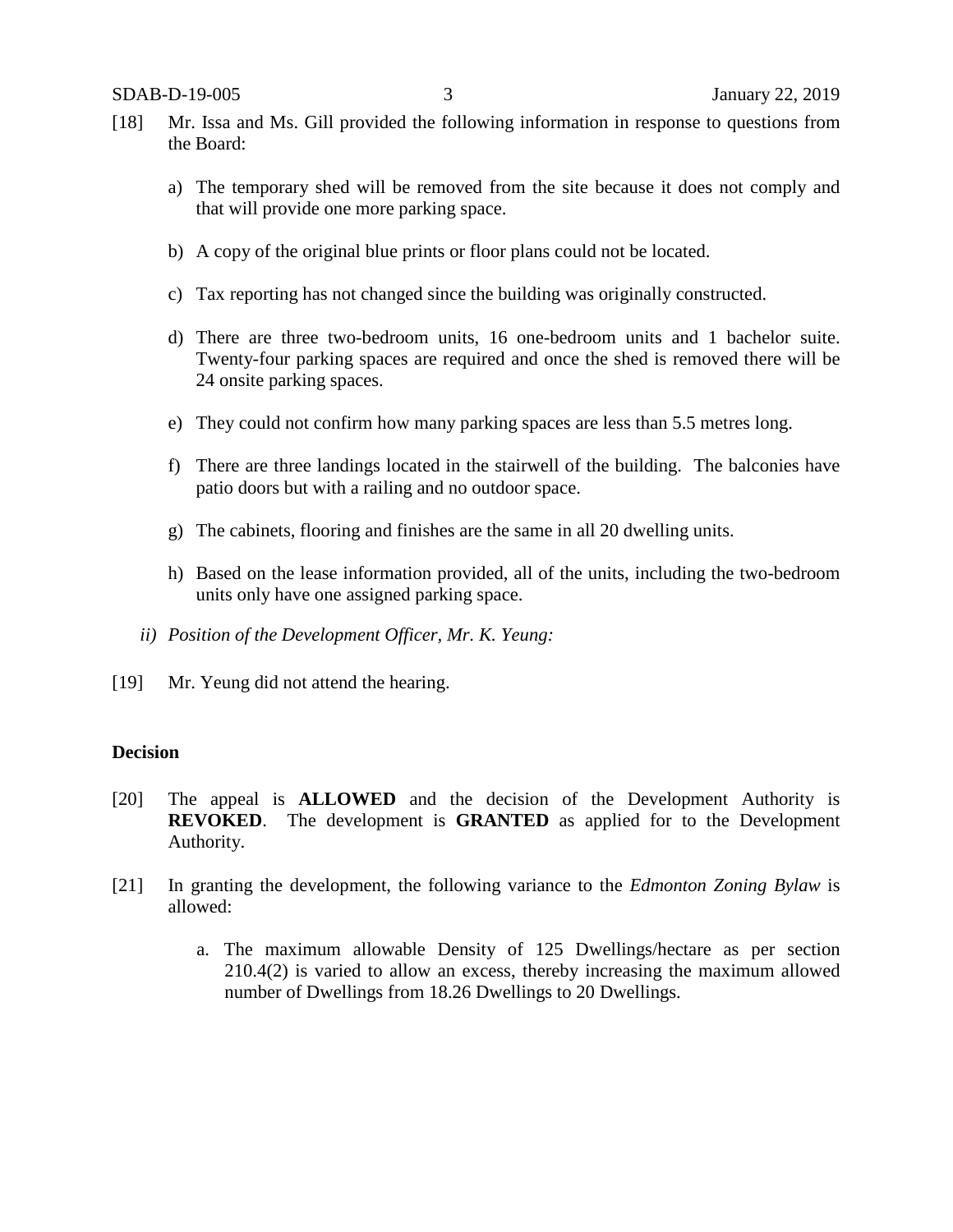### **Reasons for Decision**

- [22] The proposed development is to leave as built two Dwellings to an existing Apartment House and to construct interior alterations. Apartment Housing is a Permitted Use in the (RA7) Low Rise Apartment Zone under section 210.2(1) of the *Edmonton Zoning Bylaw*.
- [23] The Board accepts the parking requirement calculations provided by the Development Authority. Based on a review of the submitted Site Plan, 24 onsite parking spaces will be provided when the temporary storage shed is removed from the site. Therefore, a parking variance is not required.
- [24] The Board grants the variance required to the maximum allowable Density for the following reasons:
	- a) Based on the evidence provided, including tax assessment and rental agreements, the building has operated as a 20 unit Apartment House since it was constructed in 1982.
	- b) All of the dwelling units are a similar style and size, the same finishing materials have been used in all of the units and each unit has a separate electrical meter.
	- c) No exterior changes to the building are proposed.
- [25] The Board acknowledges the two online responses received from neighbouring property owners in opposition to the proposed development but notes that both addressed parking concerns and not the increase in the maximum allowable Density. These concerns will be alleviated because the proposed development complies with the parking requirements.
- [26] No valid planning reasons were provided to persuade the Board not to grant the required variance and approve the existing two dwelling units.
- [27] Based on all of the above, the Board finds that the required variance in maximum allowable Density is de minimis and the development will not unduly affect the amenities of the neighbourhood nor materially interfere with the use, enjoyment of value of neighbouring parcels of land.

Mr. V. Laberge, Presiding Officer Subdivision and Development Appeal Board

Board members in attendance: Ms. L. Delfs, Mr. J. Kindrake, Mr. R. Handa, Mr. R. Hobson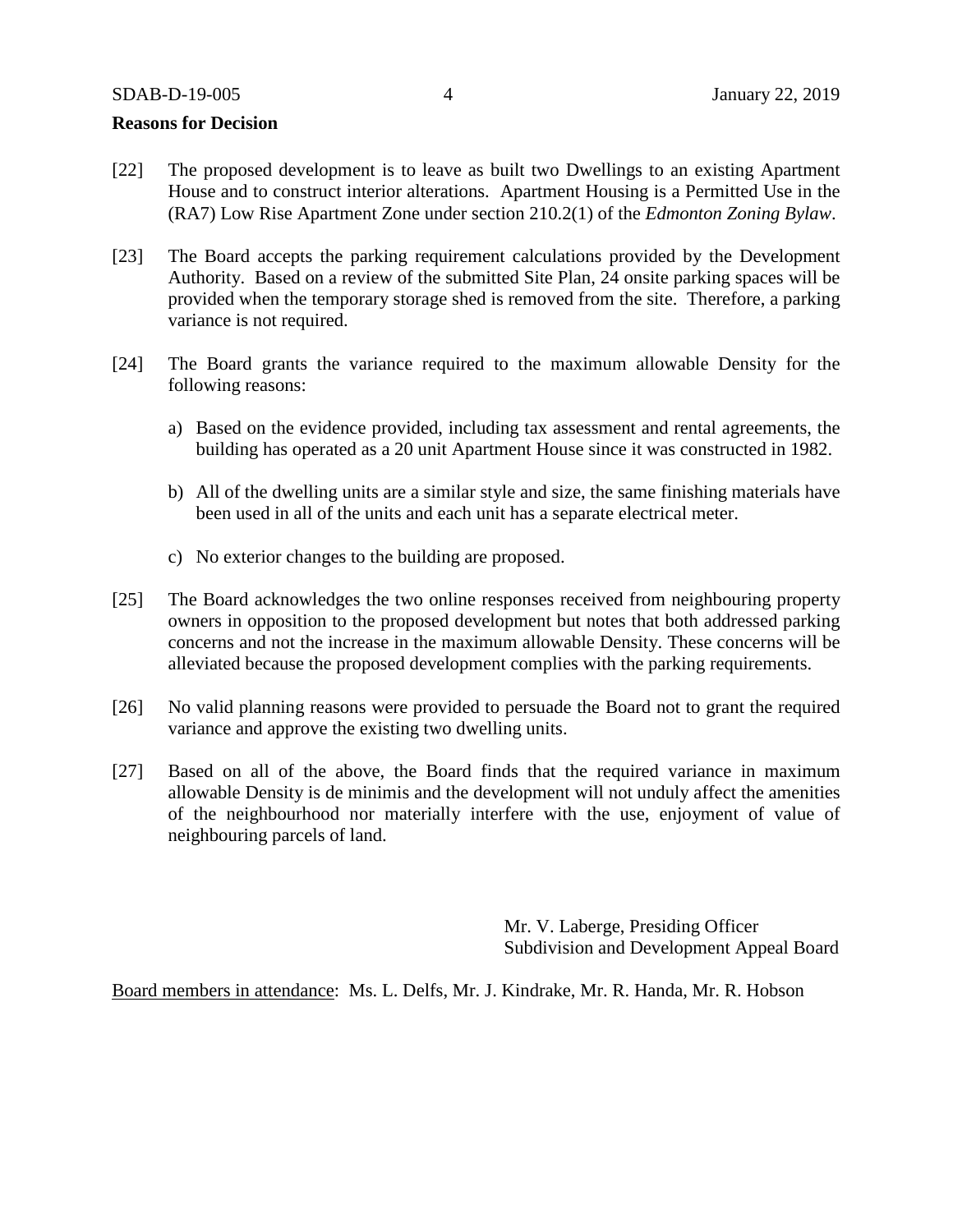### **Important Information for the Applicant/Appellant**

- 1. This is not a Building Permit. A Building Permit must be obtained separately from the Sustainable Development Department, located on the 2nd Floor, Edmonton Tower, 10111 – 104 Avenue NW, Edmonton, AB T5J 0J4.
- 2. Obtaining a Development Permit does not relieve you from complying with:
	- a) the requirements of the *Edmonton Zoning Bylaw*, insofar as those requirements have not been relaxed or varied by a decision of the Subdivision and Development Appeal Board,
	- b) the requirements of the *Alberta Safety Codes Act*,
	- c) the *Alberta Regulation 204/207 – Safety Codes Act – Permit Regulation*,
	- d) the requirements of any other appropriate federal, provincial or municipal legislation,
	- e) the conditions of any caveat, covenant, easement or other instrument affecting a building or land.
- 3. When an application for a Development Permit has been approved by the Subdivision and Development Appeal Board, it shall not be valid unless and until any conditions of approval, save those of a continuing nature, have been fulfilled.
- 4. A Development Permit will expire in accordance to the provisions of Section 22 of the *Edmonton Zoning Bylaw, Bylaw 12800*, as amended.
- 5. This decision may be appealed to the Alberta Court of Appeal on a question of law or jurisdiction under Section 688 of the *Municipal Government Act*, RSA 2000, c M-26. If the Subdivision and Development Appeal Board is served with notice of an application for leave to appeal its decision, such notice shall operate to suspend the Development Permit.
- 6. When a decision on a Development Permit application has been rendered by the Subdivision and Development Appeal Board, the enforcement of that decision is carried out by the Sustainable Development Department, located on the 2nd Floor, Edmonton Tower, 10111 – 104 Avenue NW, Edmonton, AB T5J 0J4.

*NOTE: The City of Edmonton does not conduct independent environmental checks of land within the City. If you are concerned about the stability of this property for any purpose, you should conduct your own tests and reviews. The City of Edmonton, when issuing a development permit, makes no representations and offers no warranties as to the suitability of the property for any purpose or as to the presence or absence of any environmental contaminants on the property.*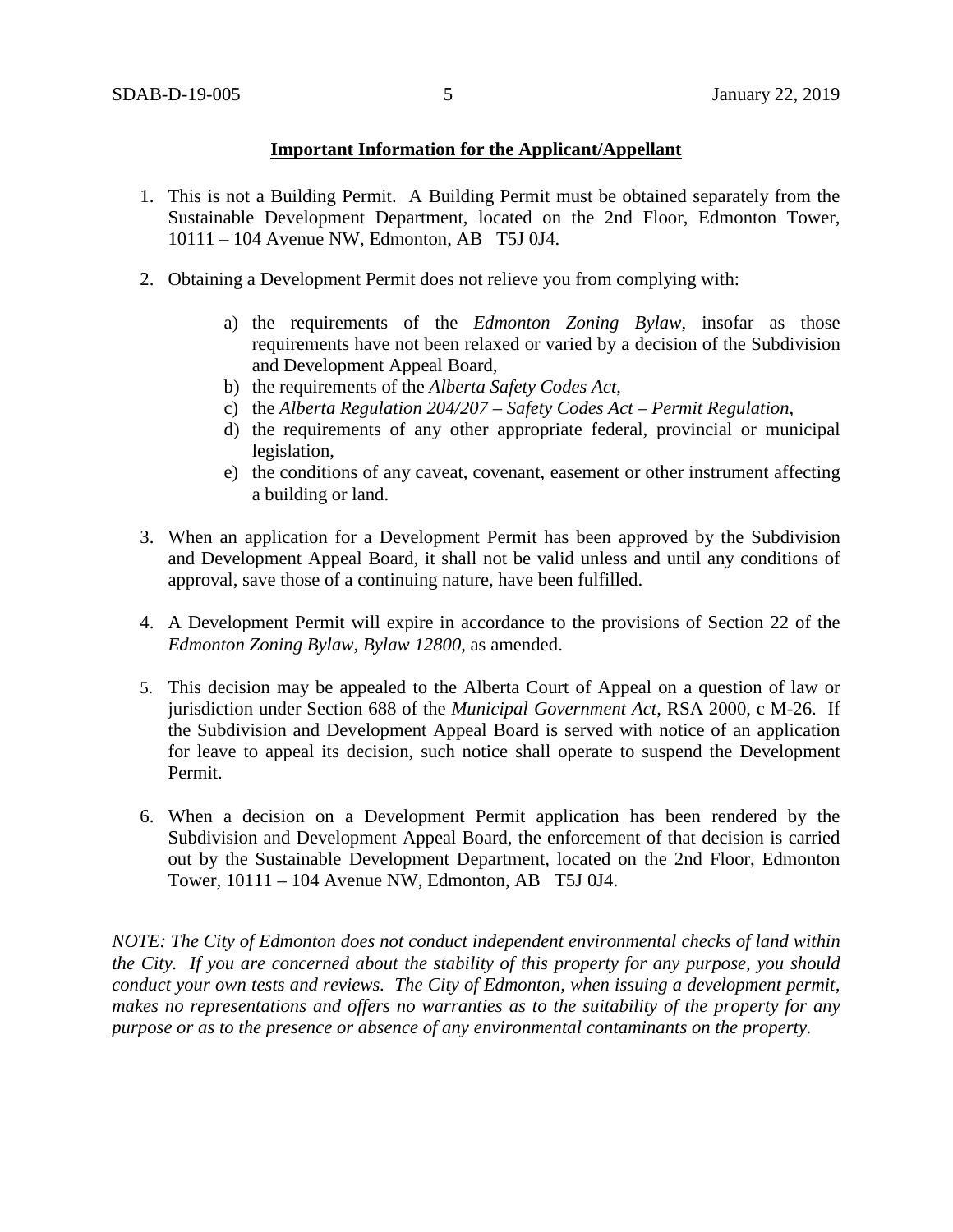

Date: January 22, 2019 Project Number: 115091167-004 File Number: SDAB-D-19-006

# **Notice of Decision**

[1] On January 9, 2019, the Subdivision and Development Appeal Board (the "Board") heard an appeal that was filed on **December 12, 2018**. The appeal concerned the decision of the Development Authority, issued on November 29, 2018 to refuse the following development:

### **To install one (1) Fascia On-premises Sign (LORENZO LAWRENCE SALON)**

- [2] The subject property is on Plan 108HW Lot C, located at 10903 77 Avenue NW, within the DC2.771 Site Specific Development Control Provision. The 109 Street Corridor Area Redevelopment Plan applies to the subject property.
- [3] The following documents were received prior to the hearing and form part of the record:
	- A copy of the Development Permit application with attachments, proposed plans, and the refused Development Permit;
	- The Development Officer's written submission;
	- The Appellant's appeal submission and photo; and
	- One e-mail in opposition from the McKernan Community League.

## **Preliminary Matters**

- [4] At the outset of the appeal hearing, the Presiding Officer confirmed with the parties in attendance that there was no opposition to the composition of the panel.
- [5] The Presiding Officer outlined how the hearing would be conducted, including the order of appearance of parties, and no opposition was noted.
- [6] The appeal was filed on time, in accordance with section 686 of the *Municipal Government Act*, RSA 2000, c M-26.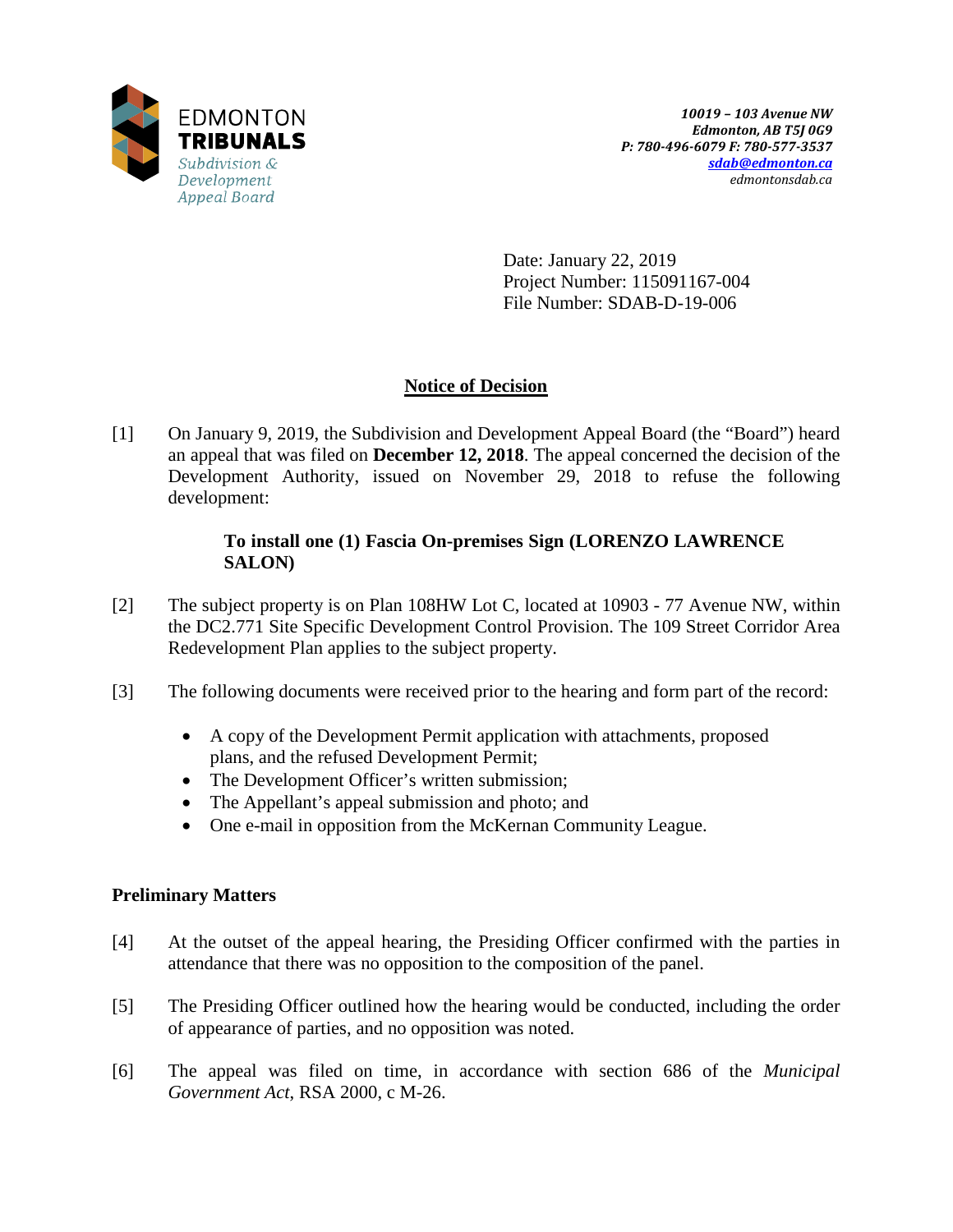- [7] The Presiding Officer referenced section 685(4) of the *Municipal Government Act* which limits the authority of the Board.
- [8] The Appellant was asked to explain how the Development Officer did not follow the directions of Council in refusing this development permit application.

### **Summary of Hearing**

- *i) Position of the Appellant, L. Scott*
- [9] The subject sign has been up since 2006. Mr. Scott hired a company to install the sign and assumed that this company had obtained the necessary permits. He assumed that the height and placement of the subject sign was in compliance and other buildings in the area have similar signs with the same height.
- [10] He opened for business in 2001 in Scotia Place. After leasing for five years he decided to buy a building and applied for re-zoning as he wanted to both live and work out of this building.
- [11] There were no issues until 2012 when he installed a 30 foot banner. Complaints were received regarding this banner as people incorrectly assumed he was advertising "coke". The current refusal may be referring to this banner rather than the subject sign. The banner was removed in 2012.
- [12] The Presiding Officer clarified that the issue is that the Development Officer determined that the copy is over height and the Appellant had to explain how the Development Officer did not follow the directions of Council.
- [13] Mr. Scott stated that the calculations made by the Development Officer are correct but believes today's rules may be different than what was in place at the time the sign was installed.
	- *ii) Position of the Development Officer, K. Mercier*
- [14] The Development Authority did not attend the hearing and the Board relied on Ms. Mercier's written submission.

### **Decision**

[15] The appeal is **DENIED** and the decision of the Development Authority is **CONFIRMED**.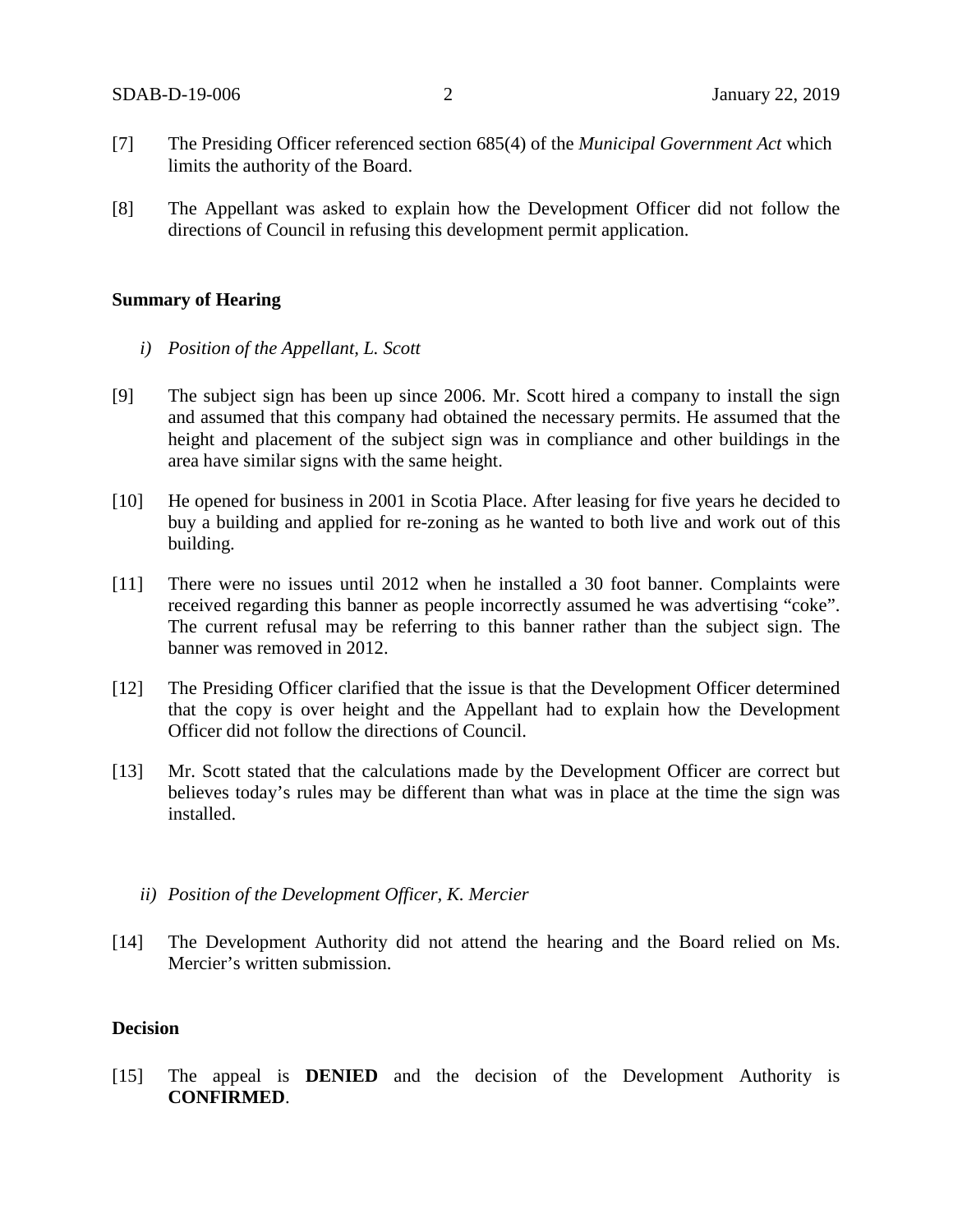### **Reasons for Decision**

[16] Section 685(4) of the *Municipal Government Act* states:

Despite subsections (1), (2) and (3), if a decision with respect to a development permit application in respect of a direct control district

- (a) …
- (b) is made by a development authority, the appeal is limited to whether the development authority followed the directions of council, and if the subdivision and development appeal board finds that the development authority did not follow the directions it may, in accordance with the directions, substitute its decision for the development authority's decision.
- [17] DC2.771.4.p states "Signs shall be provided in accordance with Schedule 59B of the Edmonton Zoning Bylaw."
- [18] Schedule 59B.2(1)(c) states "Fascia On-premises Signs shall not extend higher than 75 cm above the floor of the second Storey. […]"

The Development Officer determined that the proposed Fascia On-premises Sign extends higher than 75 centimetres above the floor of the second Storey and refused the proposed development.

- [19] Pursuant to section 685(4) of the *Municipal Government Act* the Board finds that the Development Officer followed the directions of Council.
- [20] The Appellant could not disagree with the required variance calculated by the Development Officer and there was no evidence provided to determine where the Development Authority did not follow the directions of Council.
- [21] Based on the above, the appeal is denied.

V. Laberge, Presiding Officer Subdivision and Development Appeal Board

Board Members in Attendance: R. Handa, L. Delfs, R. Hobson, J. Kindrake